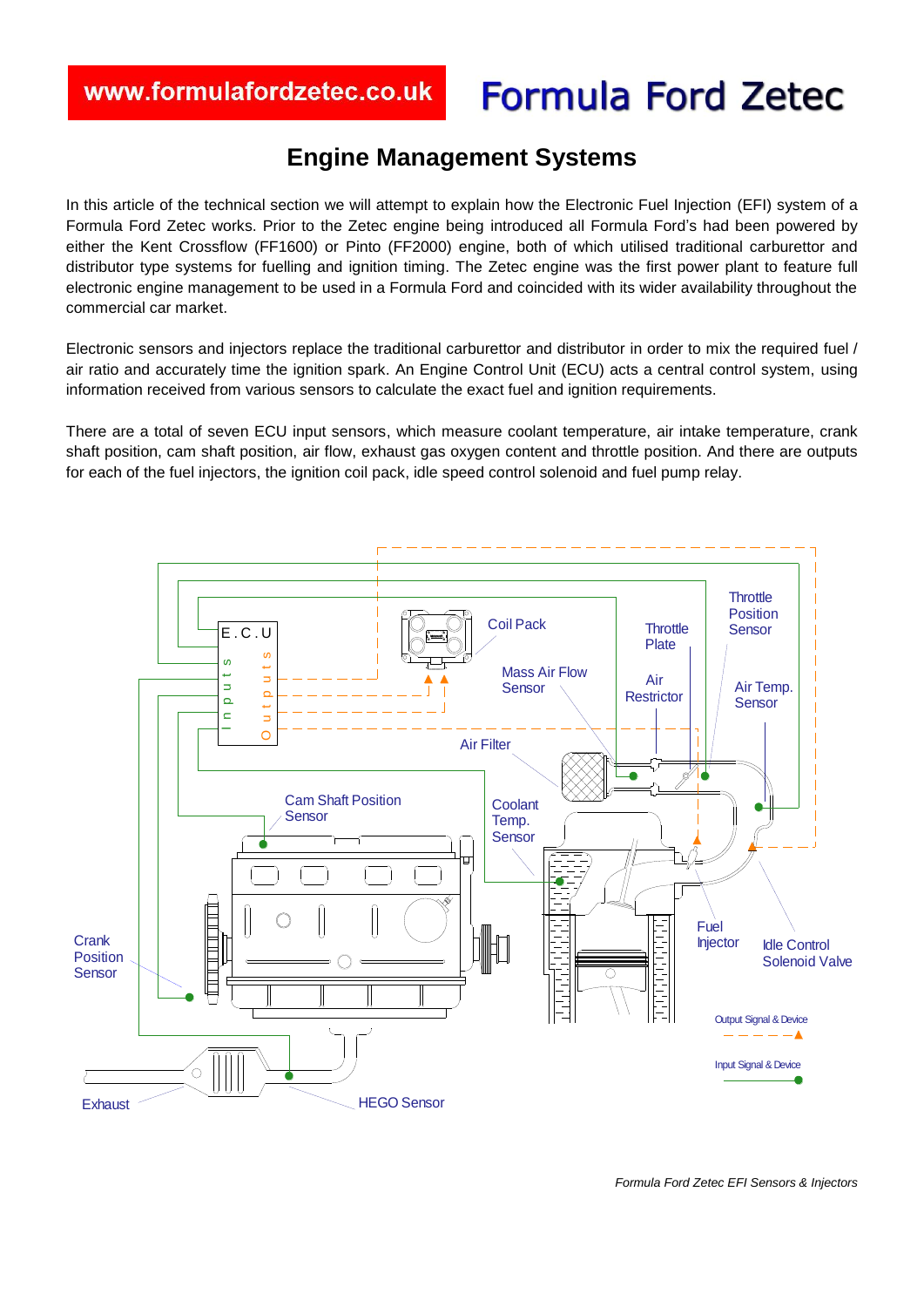# **Engine Control Unit (ECU)**

The engine control unit or ECU is the engine management system's computer. Using data received from all of the engine sensors it performs a series of complex calculations to determine the ideal quantity of fuel to be injected, as well as timing the ignition spark. These calculations are known as "Engine Mapping" and determine how the engine performs and how much power it ultimately produces. Other parameters are also controlled by the ECU such as idle speed, rev limiting and fuel pump cut out.

However, this is not all that the Pectel ECU does, it also provides rudimentary data logging which may be viewed and analysed using special software.

By far the most commonly used ECU is the Pectel T2 (part number MS97FF12A650 AA). These were supplied by Pectel and programmed with a standard engine map especially designed for use with the Formula Ford Zetec engine. There is also a specific wiring loom which must be used. The loom, ECU and mapping may not be modified in anyway.



*Pectel T2 ECU*

#### **Engine Wiring Loom**

The engine wiring loom connects the ECU to all of the sensors, injectors and ignition pack as well as providing power supply and earthing connections to those devices requiring them.

There are basically two parts to the complete engine loom; the main loom, which was manufactured by Pectel and the injector loom, which is a standard Ford part.

The main loom connects the ECU with most of the engine sensors, ignition pack and comm's device (when connected). The injector loom is situated below the inlet manifold and connects the reset of the engine sensors, the injectors and idle speed control solenoid. The main loom and injector loom come together at the twelve way plug called the 'Engine Split'.

There is another large plug located half way down the main loom called the 'Chassis Split', this is where the engine loom is connected to the rest of the vehicles wiring, it is an eight way plug although only five terminals are used. Individual power supplies are brought in on terminals two, three and four for the ECU, ignition pack and lambda heater, (which allows for separate switching and fusing). The tachometer output is on terminal six and the fuel pump relay is brought in on terminal seven.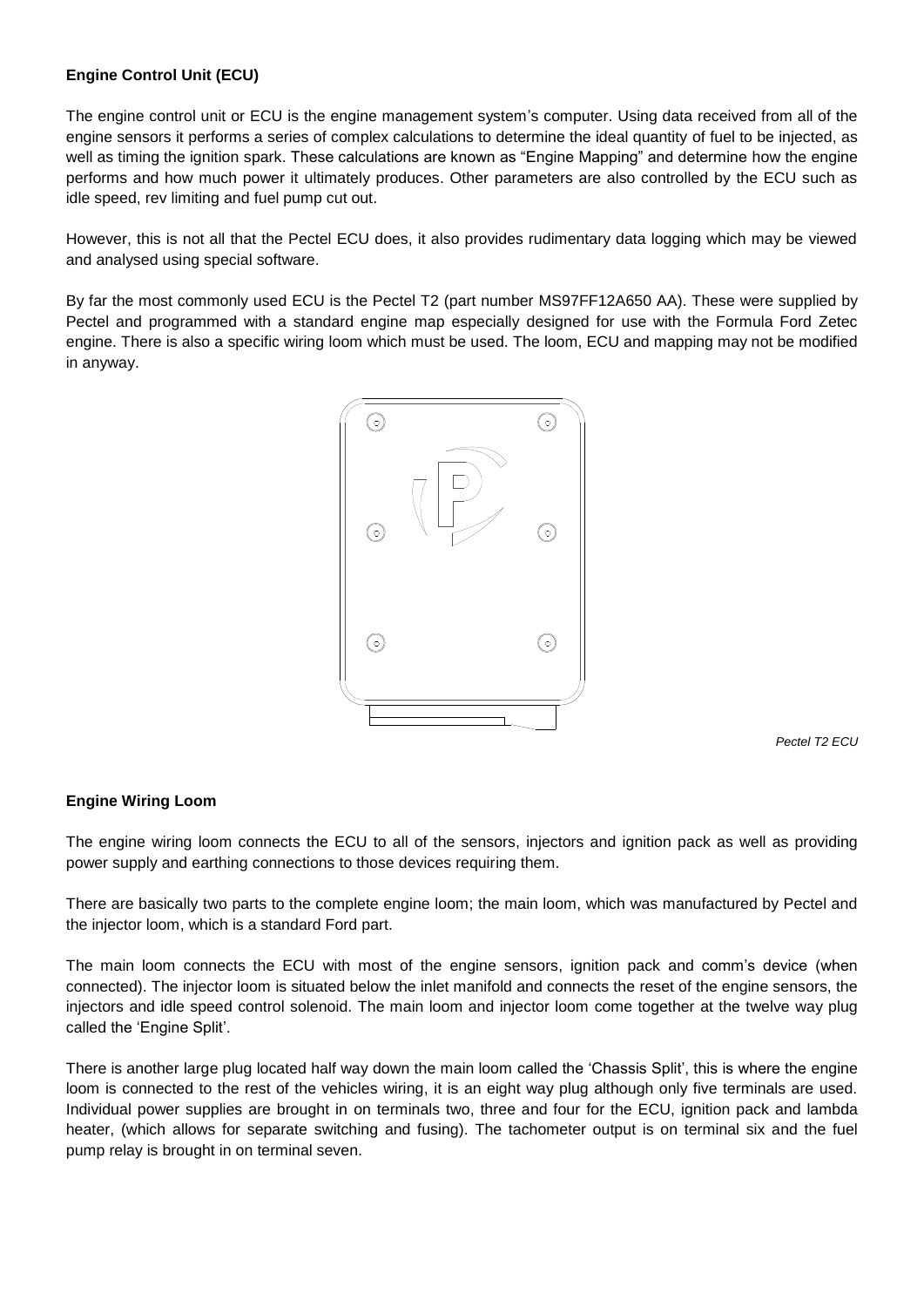#### **Mass Air Flow (MAF) Sensor**

The most critical parameter that needs to be measured before the ECU can begin calculating the fuel required is the mass of air entering the engine. The Mass Air Sensor is situated in the air intake and is sometimes mounted on or inside an intake plenum.

The sensor works by heating a thin platinum wire (usually around 70µm) suspended inside a tube located in the air stream. This wire is heated by an electric current to a constant temperature. The incoming air has a cooling effect on this wire meaning more current is required to maintain its temperature. This current is sensed by a bridging circuit from which an output voltage signal can be derived and sent to the ECU. The mass of air entering the intake is directly proportional to the voltage output.

Unlike other devices the MAF Sensor is not affected by changes in air density caused by atmospheric pressure, altitude or the effects of forced / ram induction as denser air has a proportionally greater cooling effect.

The MAF sensor automatically compensates for changes in ambient temperature with a separate platinum film resistor located in the tube. Compensation for changes in air temperature is achieved since both the resistor and the 'Hot Wire' are equally affected by changes in ambient temperature, but only the 'Hot Wire' is affected by its mass flow rate.



#### **Air Intake & Coolant Temperature Sensors**

The air intake and coolant temperature sensors are both simple two wire thermistor type devices. The electrical resistance of the probe changes significantly according to temperature. The value of resistance (measured in ohms) reduces proportional to increases in temperature.

The temperature sensors are also used to set the engines idle speed. At low ambient temperature the target idle speed will be around 1500 – 1600 rpm. As the engine heats up this will reduce to a minimum of 800 – 900 rpm.

#### **Crank Shaft & Cam Shaft Position Sensors**

Position of the crank and cam shafts is sensed with separate magnetic pickups. The crank position sensor is very important and the engine will not run without it. It is mounted at the left hand side the engine block facing towards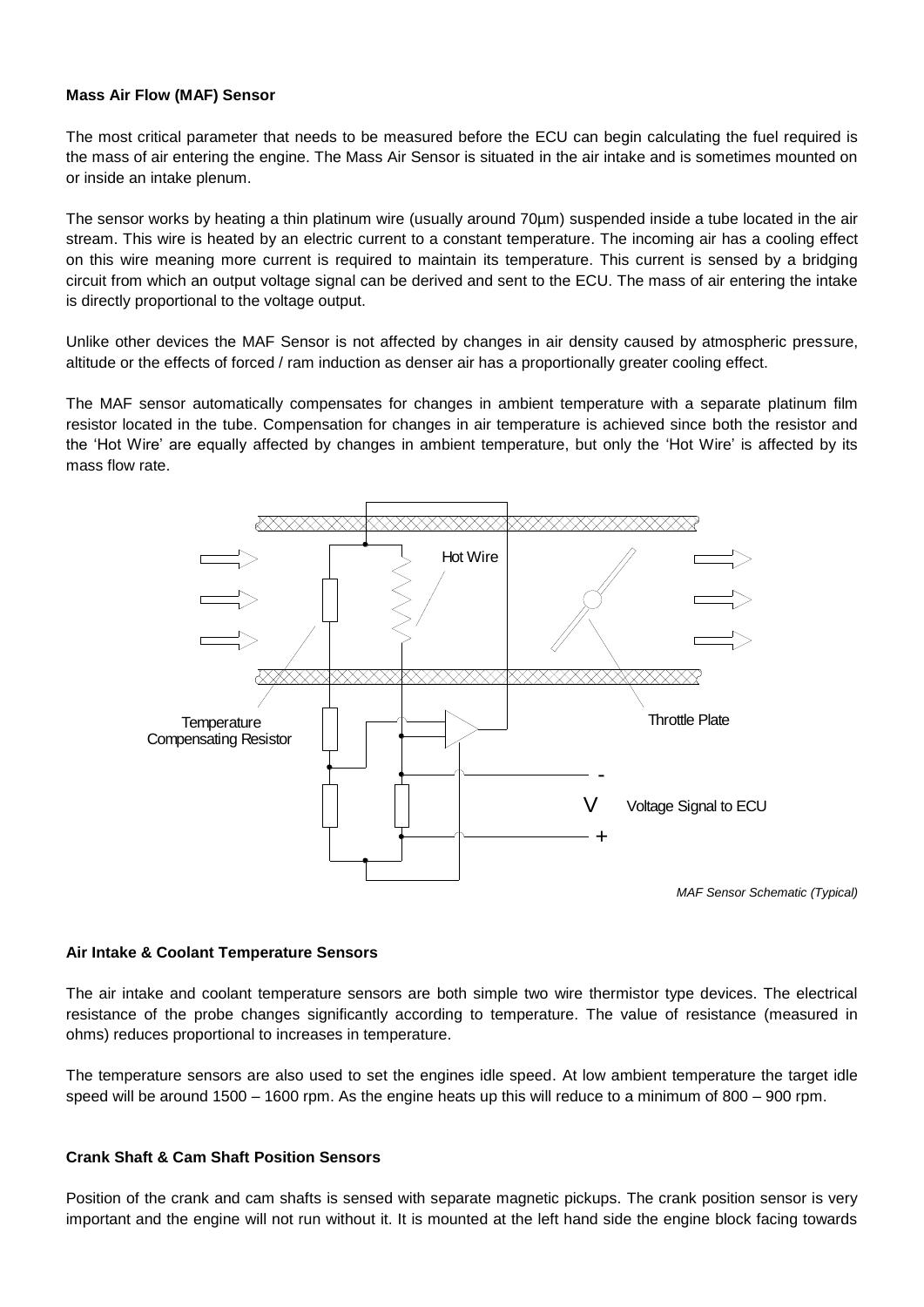the back of the flywheel. As the flywheel turns a frequency is created and sent back to the ECU and used to calculate engine rpm and activate the ignition spark. Like a distributor, the ECU advances and retards the ignition in relation to engine speed and load.

The crank shaft position sensor picks up on 36 circular holes machined into the reverse of the fly wheel, it sends back a frequency signal proportional to the number of holes seen per second. Since the ECU has been programmed with correct number of holes rpm can be calculated.

### **Throttle Position Sensor (TPS)**

The throttle position sensor is located to the side of the throttle body and is actuated by the throttle spindle. It is simply a rotary potentiometer which operates a bridge circuit to derive an output voltage that is directly proportional to the percentage of throttle opening. This voltage signal is then sent to the ECU.

#### **Heated Exhaust Gas Oxygen (HEGO) Sensor or Lambda Sensor**

Using sensors to measure various parameters and performing calculations to predict the fuel required is all well and good, but what would happen if the system relied entirely on these predictions?

Variations between engine components, the finite calibration of sensors and injectors as well as wear of the valve gear and piston rings mean that you would be constantly altering the engines mapping to maintain peak performance and economy. This type of control system would be considered 'Open Loop Control'.

Located in the exhaust system, somewhere between the exhaust collector and the catalytic convertor is the solution to this problem, the Heated Exhaust Gas Oxygen (HEGO) Sensor.

The HEGO sensor consists of a thimble shaped probe made of Zirconium Dioxide and covered inside and out with a layer of platinum. The probe screws directly into the exhaust through a threaded boss. The outside of the probe is exposed to the flow of exhaust gases whilst the inside is exposed to ambient air.

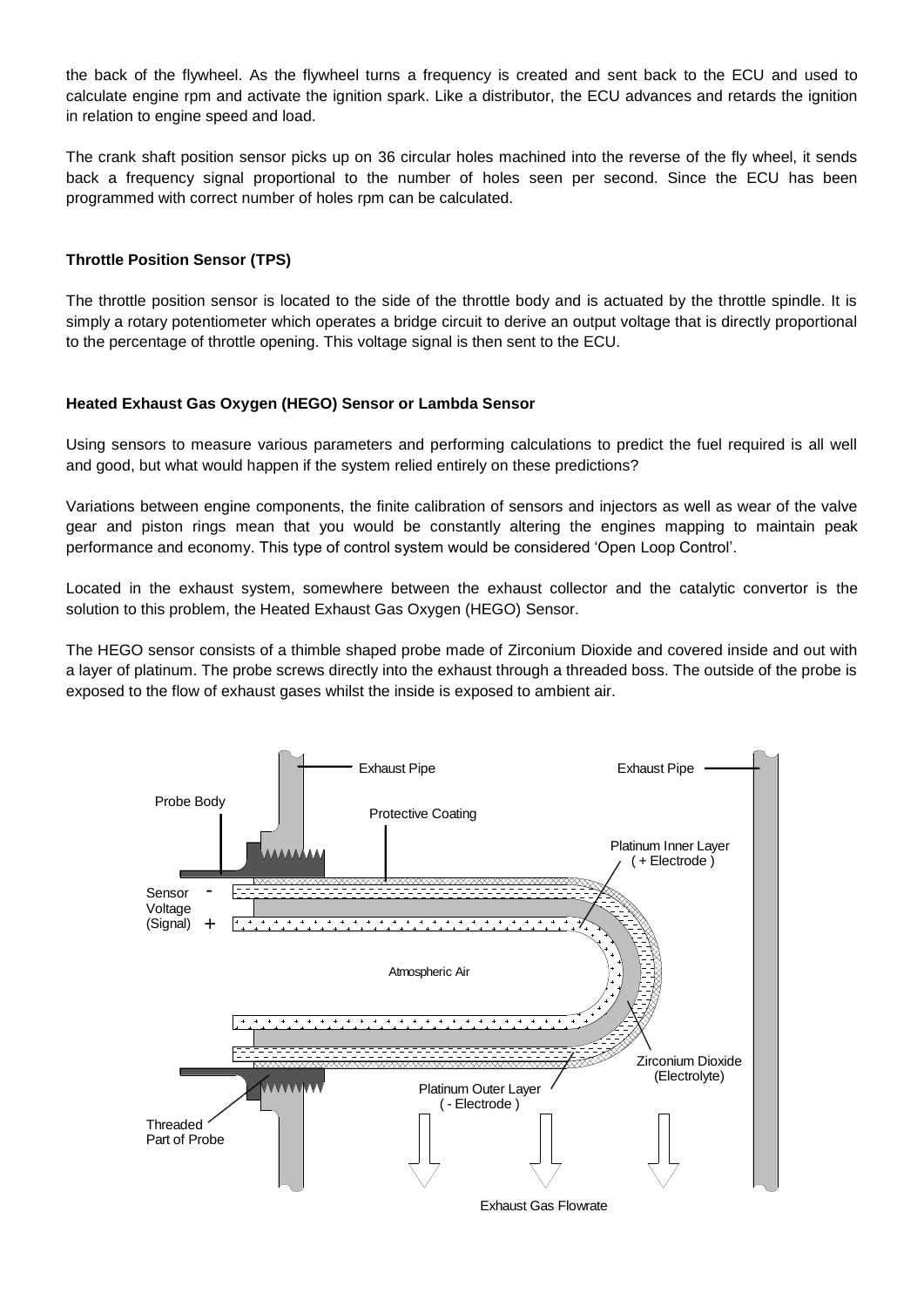The Zirconium Dioxide which is sandwiched between the two layers of platinum acts as an electrolyte allowing a voltage (potential difference) to be generated between the two platinum layer. The inner layer is exposed to the 21% oxygen of the ambient air. Whilst the outer layer's oxygen exposure will be significantly less as some is used up during the combustion process and will vary slightly according to the performance of the engine. It is the difference in oxygen content each layer is exposed to which creates the output voltage.

The presence of excess oxygen in the exhaust gasses indicates that the engine is running lean, whilst a lack of oxygen indicates the mixture is too rich.

We can express the oxygen content of the exhaust gas as a relative value known as Lambda. Where Lambda equals 1.0 the air / fuel ratio is considered to be 14.7 : 1, that means for every 14.7 grams of air taken in 1 gram of fuel is being burnt. For production cars this value represents pretty much the ideal fuel ratio. Lambda values less than 1.0 are considered to be richer than ideal and values greater than 1.0 weaker than ideal.

The sensor's voltage output is relative to the remaining oxygen level, however as you can see from the graph is far from linear. When the engine is running rich, potential difference will be around 900mV. This drops off very sharply to approximately 50mV when a weak air / fuel mixture is encountered.

In reality the sensor works more like an on-off switch constantly switching between rich and lean as the ECU tweaks the engine mapping to maintain an average control voltage and hence desired air / fuel ratio.



The Zirconium Dioxide doesn't actually become conductive until it reaches approximately 300 degrees C, even at this temperature the probe can take several seconds to react to changes. It isn't until the material reaches nearly 600 degrees C that performance is optimised and reaction times can be just a few hundredths of a second.

The Ford Zetec HEGO sensor has an inbuilt self regulating heater element which helps during start up and idle speeds when the exhaust is at its coolest. The heater is fed from the vehicles normal chassis wiring via terminal 3 of the chassis split connector. The heater is permanently powered, however regulates the current required to maintain temperature. In ambient conditions the heater will initially draw a current of between 2000mA and 1500mA although this will quickly drop to around 500mA as the element warms up and once the engine is running at full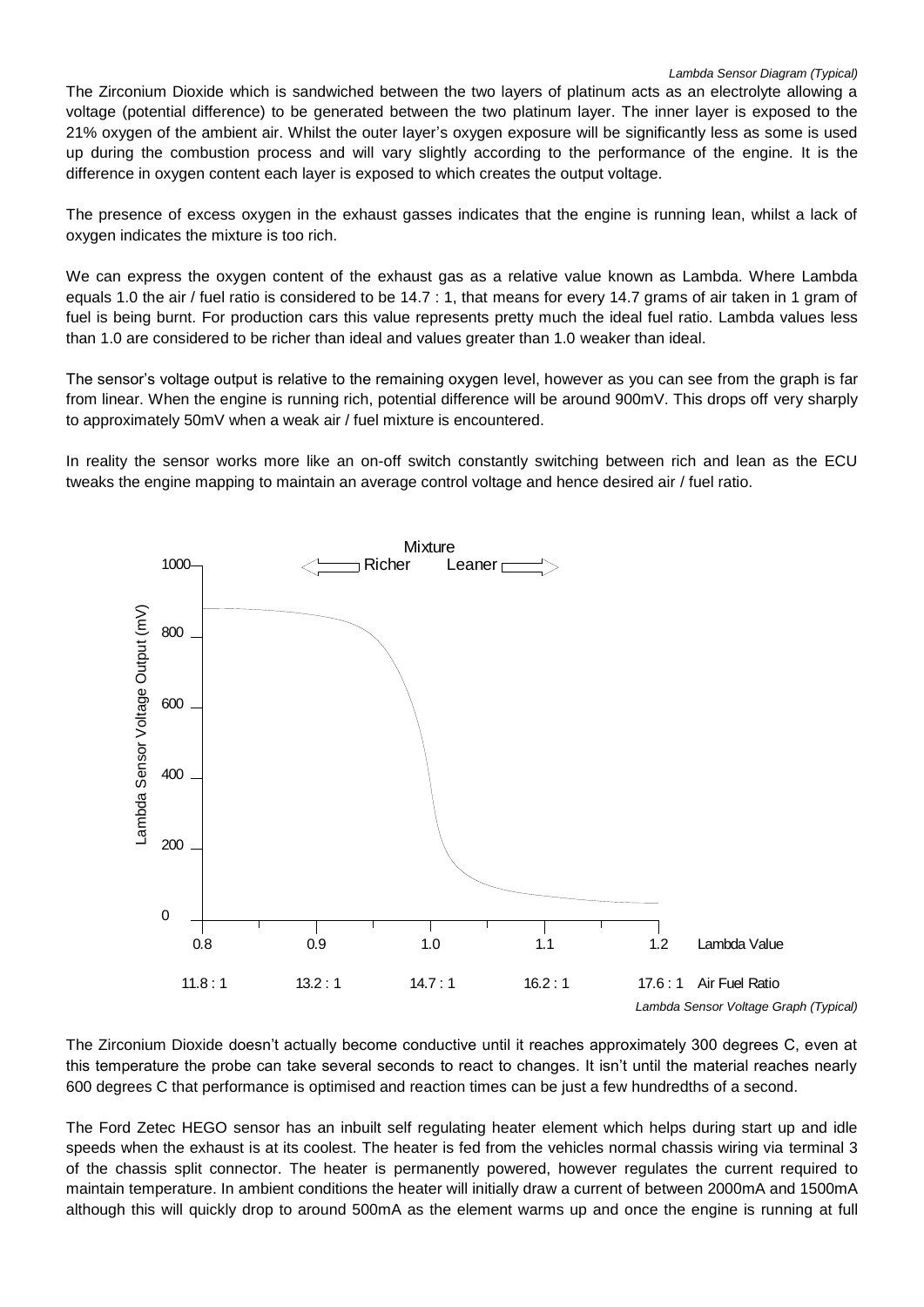operating temperature little or no current will be drawn. If possible it is good practice to incorporate a fuse in the heater supply of 5Amps.

#### **Injectors**

Each cylinder has an individual fuel injector situated just above the intake port. The injectors are signalled by the ECU to spray fuel for a specific length of time just as the inlet valve opens during each cycle of the engine. This period of time is unknown as the 'Injector Pulse Width'.

Fuel pressure is supplied to the fuel rail and is controlled by a regulator which is referenced to the inlet manifold pressure, therefore as the injector opens, fuel is delivered at a known rate. The ECU determines the required 'Injector Pulse Width' based on the results of the engine mapping calculations and will make minor alterations due to the signal it receives from the Lambda probe, in what is known as 'Closed Loop Control'.

There is a common 12vdc power supply to each of the injectors and the ECU switches the negative side of the circuit to operate each injector individually.



*Fuel Injector Wiring Diagram*

#### **Ignition Coil Pack**

The ignition pack replaces the distributor and ignition coil of a traditional system where timing and distribution is achieved by mainly mechanical means. The coil acts like a step up transformer, with a primary and secondary winding. Due to the difference in the size of the windings, when current flows through the primary a greater voltage is induced in the secondary. This is how the ignition pack transforms 12 volts from the battery into the 30'000 volts necessary for the electrical current to jump across the spark plug gap.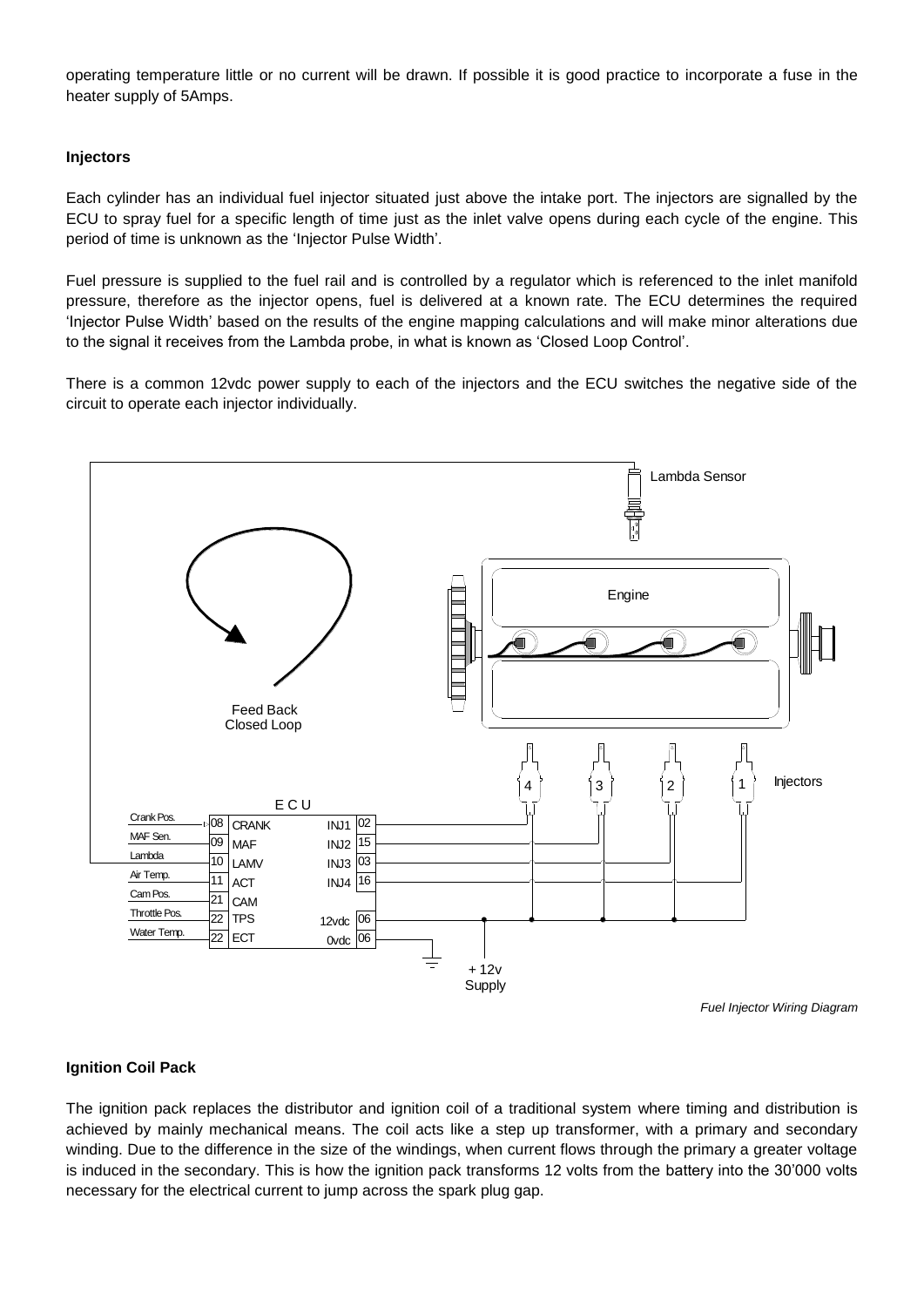The ignition pack has a pair of coils which ECU signals via terminals one and fourteen. A separate power supply is required via terminal two of the chassis split. This allows the ignition to switched and fused separate to the ECU, (although it doesn't have to be).

The Ford Zetec ignition system is a 'Wasted Spark' design where just pair of coils drive all four spark plugs. However, since the other cylinder which fires at the same time does so during the exhaust stroke, no harm is done.



*Ignition Coil Pack (Typical)*

#### **Idle Speed Control Solenoid Valve**

Located just below the throttle position sensor is the Idle Speed Control Solenoid Valve. This is necessary as when the throttle is closed and the engine idles not enough air is being drawn in to maintain effective combustion and the engine would stall. The solenoid operated valve opens to bypass air around the throttle plate raising the tick over speed.

The valve is simply a spring loaded plunger, the barrel shaped part with the electrical connections is the solenoid coil. It is essentially an electro magnet and consists of a wire coil wrapped around an iron core. When electrical current is allowed to flow the magnetic field created pulls the plunger across, opening the valve.

Like the injectors the coil is supplied with voltage and the ECU switches the coil down to earth when it wants to trigger the solenoid.



*Idle Speed Control SOV & Wiring Diagram*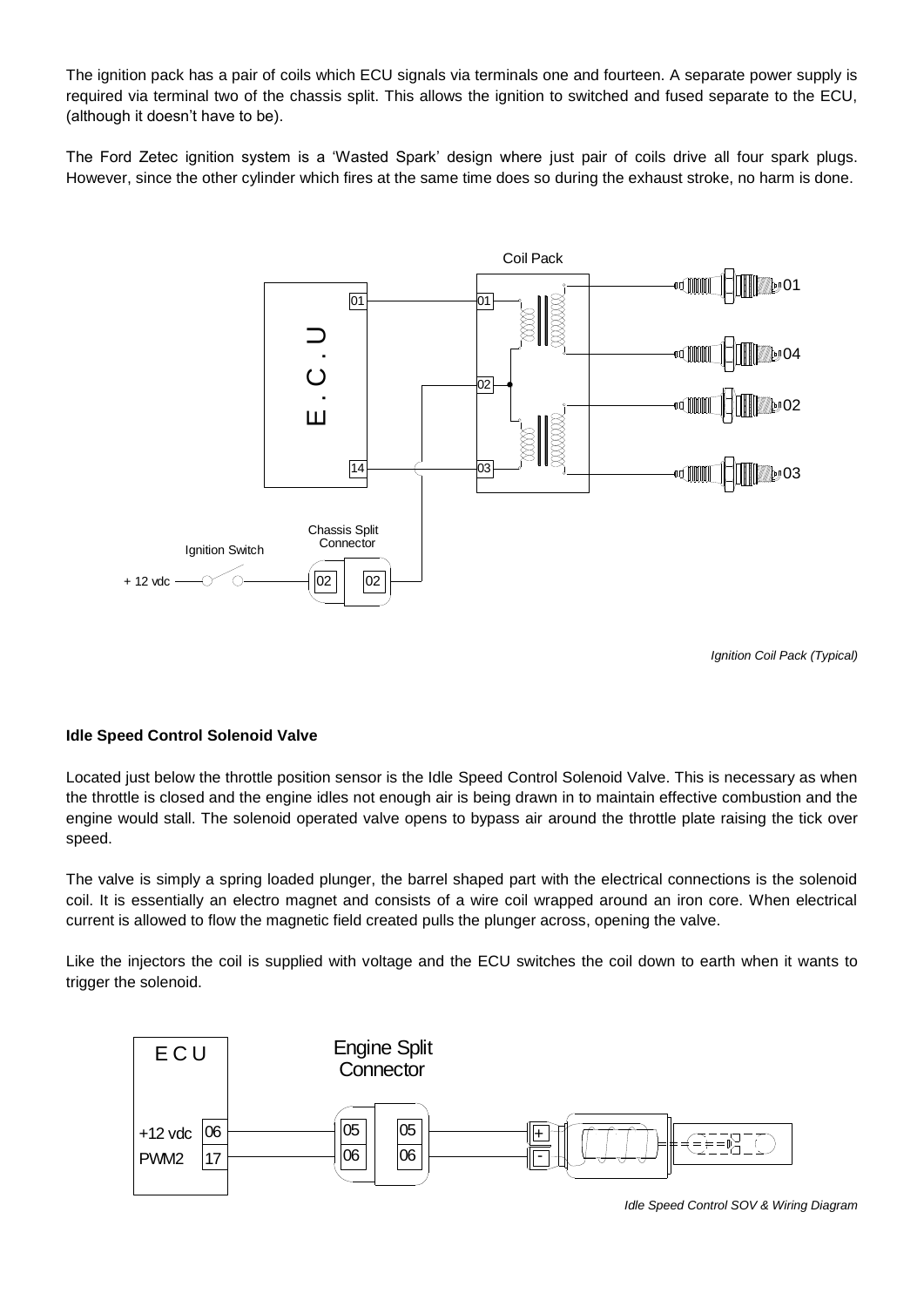The ECU will determine a suitable target idle speed based on engine temperature (which will be as low as possible without risk of stalling). It will signal the ECU in pulses to vary the amount of air being bypassed and control the rpm as close as possible to the target. As the engine warms up the rpm will drop (so as not to burn excessive fuel). When up to full temperature the engine should tick over at 800 – 900 rpm.

# **Fuel Pump Relay Control**

The wiring for the fuel pump and it's on/off control is fairly straight forward. The ECU actually switches the pump on and off via a relay. This is mainly a safety feature so that when the engine stops, the fuel pump shuts down, which happens regardless of whether the engine stalls or the ignition is turned off. When the ECU is switched on for the first time the fuel pump will run, but only for around 10 seconds, if the engine is not started, then the pump cuts out. Only when the ECU detects that the engine is running will the pump continue to run.

Switching of the pump must be done using a suitable relay. This is to prevent the ECU from having to switch all of current drawn by the pump, an action which could damage its sensitive electronics. A relay rated for at least 30 amps is mandatory.



*Fuel Pump Wiring Diagram*

Like all of the outputs the ECU switches the negative side of the circuit. The relay coil must be supplied with 12volts, via the vehicles ignition switch. The other side of the relay coil must be connected to terminal seven of the 'Chassis Split' connector.

The wiring for the relay circuit can be made in 0.5mm<sup>2</sup> wire. The power supply for the pump can come from the main isolator and should be made in 1.5mm² wiring in order to cope with the larger current drawn by the pump and to minimise voltage drop at the pump connections.